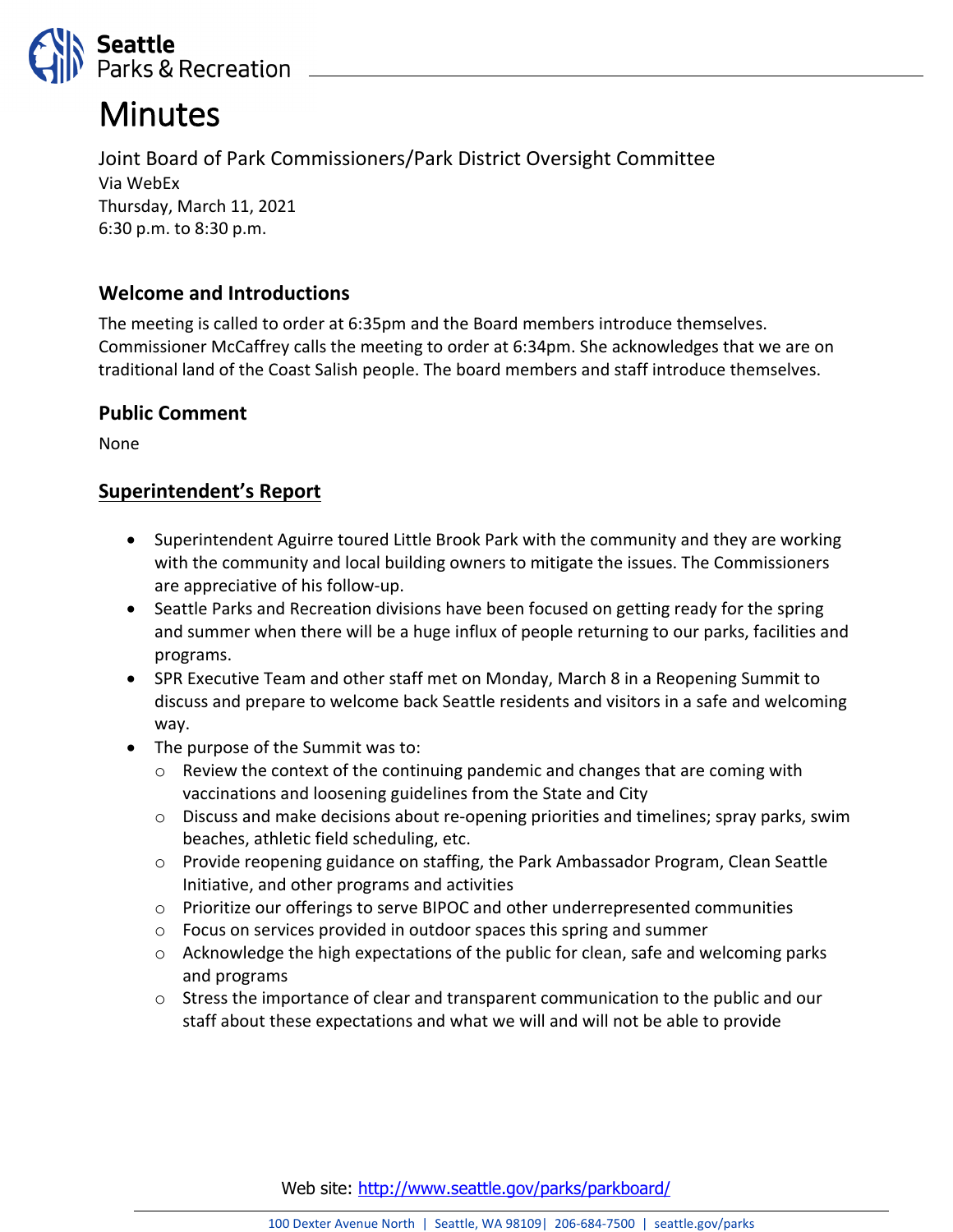- o Confirm that we will continue to monitor our parks for crowding and public health compliance; data collection still crucial in this effort
- Directors and staff did a deeper dive on a number of selected topics including:
	- o Park reseeding
	- o Park Ambassador Program
	- o Athletic field scheduling and event permitting
	- o Greater access to outdoor recreation
	- o Summer services
	- o SPR hopes to have fields and facilities ready by Mother's Day
- Bottom line considerations:
	- o Equity is always topmost in our planning and service delivery
	- o Public recreation should happen mostly outdoors during the pandemic
	- $\circ$  Resources should be deployed and prioritized in ways that reflect these values
	- o Decisions and actions need to be interconnected
	- $\circ$  Finances are tight; significant revenue impacts and hiring freeze means less staff and fewer resources.

Clean Cities – March 1-7

- 153,000 lbs. of trash collected from 73 encampment trash pick-up locations, RV sites, other city locations
- 10,700 discarded needles collected
- In February 2021, more than 800,000 pounds of trash collected overall
- SPR Maintenance Jamborees continue, this week: Denny, Oxbow Parks

Facilities, Maintenance, Planning and Development Division is ramping up to Welcome Back Seattle through these actions:

- Plumbers are getting ahead of the game by turning on water in all the parks.
- Staff doing play equipment audits
- Graffiti removal is at an all-time high.
- The custodial and enhanced cleaning crews continue to sanitize facilities in response to COVID and in preparation of opening facilities, e.g. Japanese Garden.
- Volunteer Park Amphitheater Project is in construction.
- Spruce St Mini Park Play Area PDD hosted an online meeting on Feb 27 for the community to learn about the project, meet the design team, provide input on the preferred schematic design and review the three play equipment options
- Synthetic Turf Replacements: The projects at Mickey Merriam Playfields #6, 7, and 9 at Magnuson Park are complete and open. SPR Planning and Development Division is working to replace the aging synthetic turf with new state-of-the-art synthetic turf systems at six playfields throughout Seattle
- S Lake Union CC: Online Open House (March 11- March 31) will launch this week on March 16 with an online meeting. Located at corner of Mercer and Dexter, the center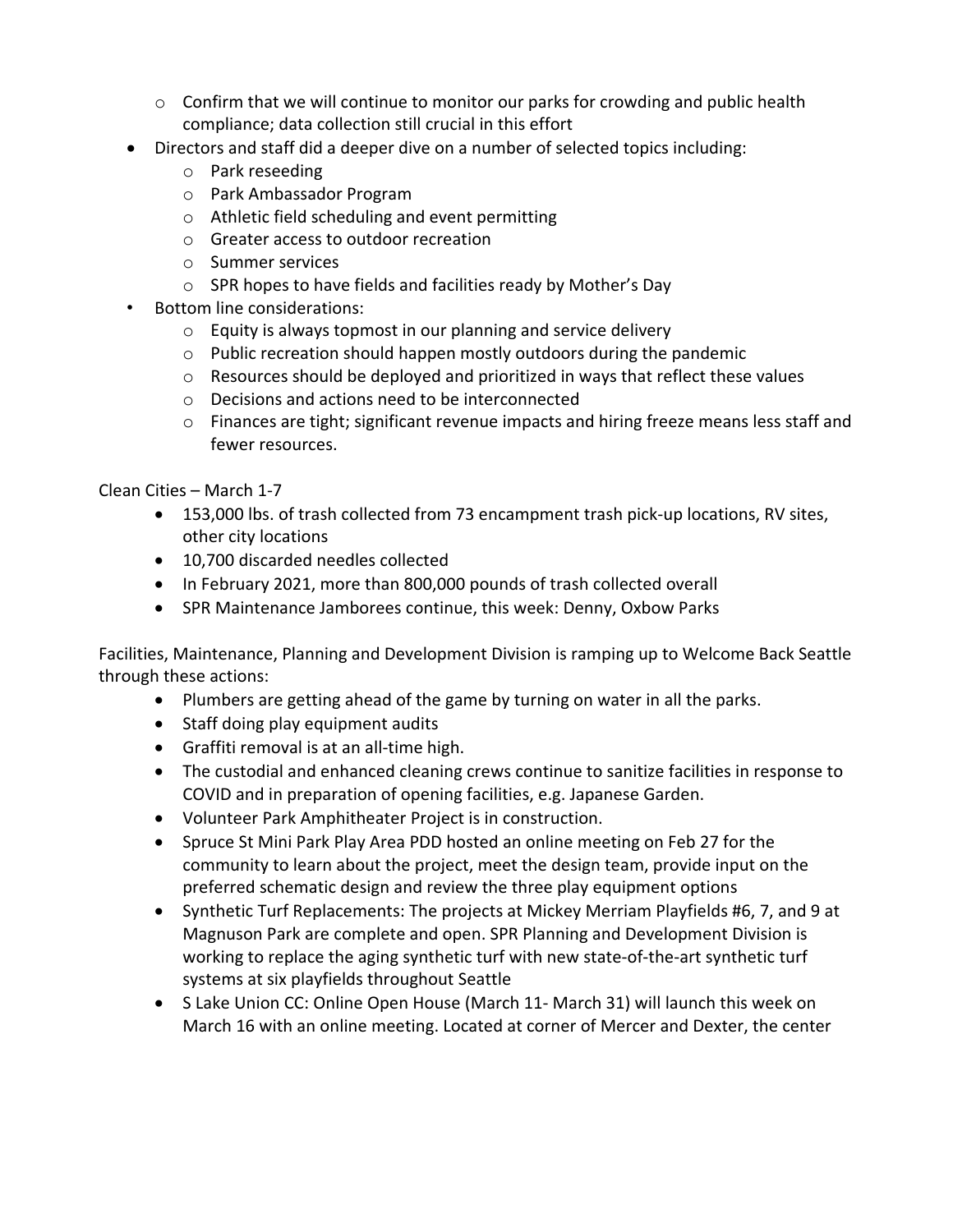will be private-public partnership operated by SPR but sited on ground floor of private development.

- Freeway Park Improvements Project: Staff and the design team presented the project to Design Commission. Project includes improvements to accessibility, infrastructure, lighting, wayfinding, irrigation and drainage, a restored comfort station
- Denny Park: After the recent encampment removal our grounds maintenance and facilities maintenance continue to restore the park, including graffiti removal, electrical repairs, irrigation activation. SPR plans to activate the park with new bistro furniture, a concierge, some games, music, etc.

Finance and Administration

- The Japanese Garden opened on Saturday, March 6, with 320 people in attendance; on March 7, the Shinto blessing of the garden was streamed.
- Reopening planning: developing reopening plan for athletics, Amy Yee Tennis Center, specialty gardens, and event scheduling
- Launched virtual picnic lottery for 2021-22 picnic season
- SPR's Contracts office will begin issuing activity use for recreational businesses offering classes in City parks.

#### Recreation

- Vaccination Rollout: Childcare workers now eligible to receive vaccine; staff have been reaching out and supporting our childcare providers in this effort
- Staff working on reopening programs and activities with emphasis on outdoor activities (such as Rec N the Streets and some pools), park activation, staffing
- Teen Hubs: Miller Teen Hub closes on March 12. Staff have been redeployed to existing Teen Hubs
- City extending childcare copay relief (50%) through June

The commissioners ask if there are volunteer opportunities for teens to assist with park restoration. Superintendent Aguirre mentions Darryl Cook is the Volunteer Coordinator and they are looking to revamp their volunteer program to maximize involvement and efficiency.

# **Briefing: Strategic Plan Focus and CAPRA Accreditation**

- SPR seeks to design and execute their work in a way that is collaborative, effective, and efficient.
- Work process to center on recognizing and meeting needs of the underserved and harmed, share power with community members and frontline staff, and support organizational innovation.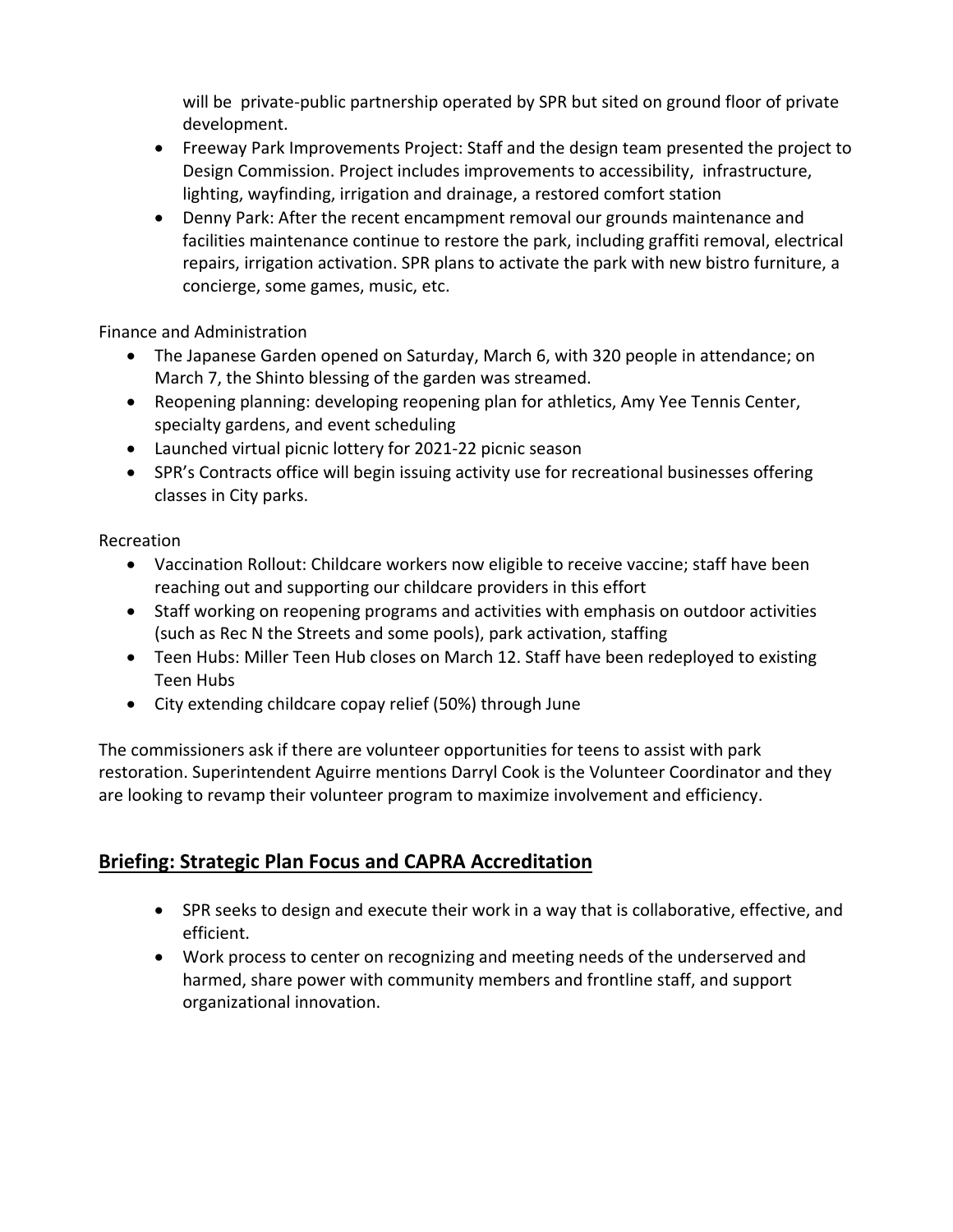- SPR recognizes that given the parallel crises Seattle faces, there are fewer resources, and SPR must be clear and transparent with staff and community about the scope of focus in the coming years.
- To do this well, SPR will move away from silos in projects, programs, tools and workflows and create an interdisciplinary approach that saves material resources and labor.

SPR will work collaboratively with this group to create infrastructure and support needed to lean into SPR's goal of being the most equitable, effective, and efficient organization it can be.

SPR will leverage the Strategic Plan, which determines the work we prioritize and CAPRA, which influences the approach to this work to elevate our commitment to Anti-racism and antioppression by:

- ensuring it is a driver in prioritization and embedding it in the way the department operates.
- SPR will build relationship and trust with the communities they serve through:
- Offering clear and transparent processes
- visible and high-level accountability
- Especially, since we are operating with limited resources and historic challenges
- Staff time is also a non-renewable and limited resource. This approach attempts to make efficient use of staff time, existing structure and processes.

Why do this work now? SPR has an opportunity in 2021 to pilot a new approach to create dedicated cross-divisional space to frame strategic management and align work, goals and performance across functions.

- SPR will become an Anti-Racist organization, through changing policies/rules, services, and programs to strengthen access for marginalized communities.
- Address the global environmental crisis and lack of environmental justice. SPR will work to mitigate the negative effects of climate change and promote a healthy environment for all.
- SPR needs to do their part to protect staff and communities facing public health crisis, working to address the physical isolation, emotional isolation, and limited access to recreational activities that disproportionately threaten health of people in marginalized communities.
- SPR needs to responsibly manage limited public resources. SPR will reimagine programs and service levels to ensure they feasibly support the financial health of communities in need.

The strategic plan and CAPRA are interdependent. The strategic plan includes a strategy to become CAPRA certified and the CAPRA process requires a strategic plan. The current strategic plan is not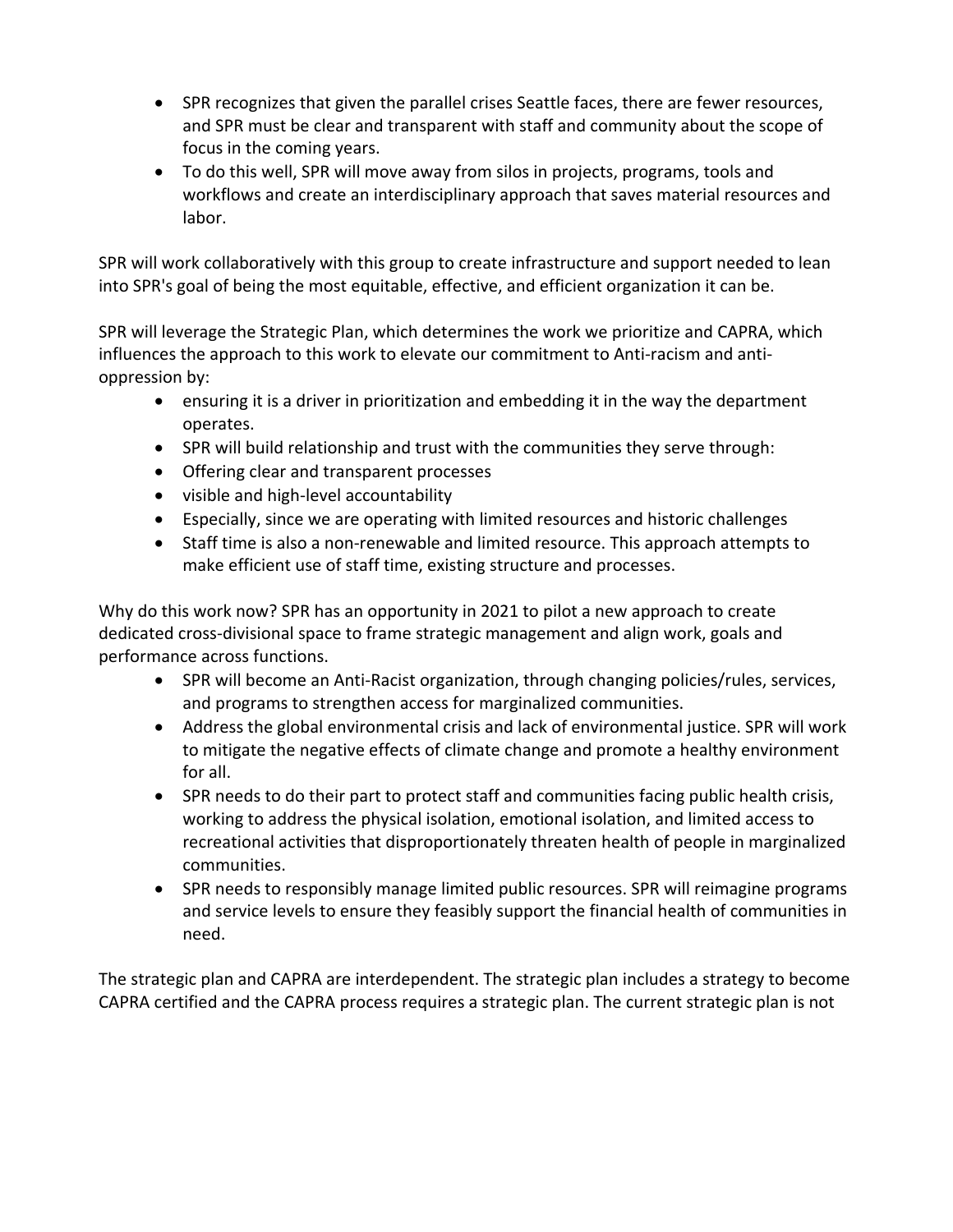compliant with CAPRA. The strategic plan shall be reviewed annually. The goals and objectives of the plan shall be measurable to demonstrate progress and results.

Strategic Plan focus provides the opportunity to meet the CAPRA standard and focus department work for the next 3-5 years.

#### National Recreation & Park Association's CAPRA explained:

Commission for Accreditation of Parks and Recreation Agencies (CAPRA)

Key Process Characteristics

- Inventory and Gap Analysis
- Agency compliance with 142 of 154 the CAPRA standards\*
- Review and/or revision of plans, policies, procedures, processes, services, and performance tools for compliance
- 24 months to become compliant

Leverage CAPRA Standards to vision of Healthy Environment, Healthy Strong Communities and Organizational Excellence. Require relationships with communities and decolonize the work.

In 2020 work to complete equity analysis for each line of business incl deep dive of historical harm to communities, looking at current state and applying this to future work and setting some accountability measure to ensure SPR is achieving goal of mitigating and undoing harm. Inventory plans and policies to see which plans meet CAPRA currently and which will need to be update.

Jesús says CAPRA is the national standard for Parks and Recreation agencies. This is exciting because SPR wants to lead with equity in our work and undo harm and create a more equitable institution. Jesús thanks Shanyanika and Selena for their work.

#### 2020-2032 Strategic Plan Overview

- In 2018 and 2019 SPR staff did extensive internal and external engagement to develop a long-term Strategic Plan to guide our work from 2020-2032. This effort engaged over 10,000 people through a mix of methods. The plan identified 40 strategies to guide the work over the next 12 years, organized around SPR's vision (Healthy, Healthy, Strong) with additional focus on Organizational Excellence.
- The plan introduced the departmental Pathway to Equity work and clearly articulated SPR's commitment to dismantling white supremacy culture and was finalized in March 2020, right before the shift to mission-essential functions. SPR feels it is now time to reexamine this plan within the current context.
- The long-range Strategic Plan was always imagined to be a living, iterative document, and so this year SPR will start that iteration by revisiting the commitments made and do some focusing work. This work will involve reengaging with the community to understand how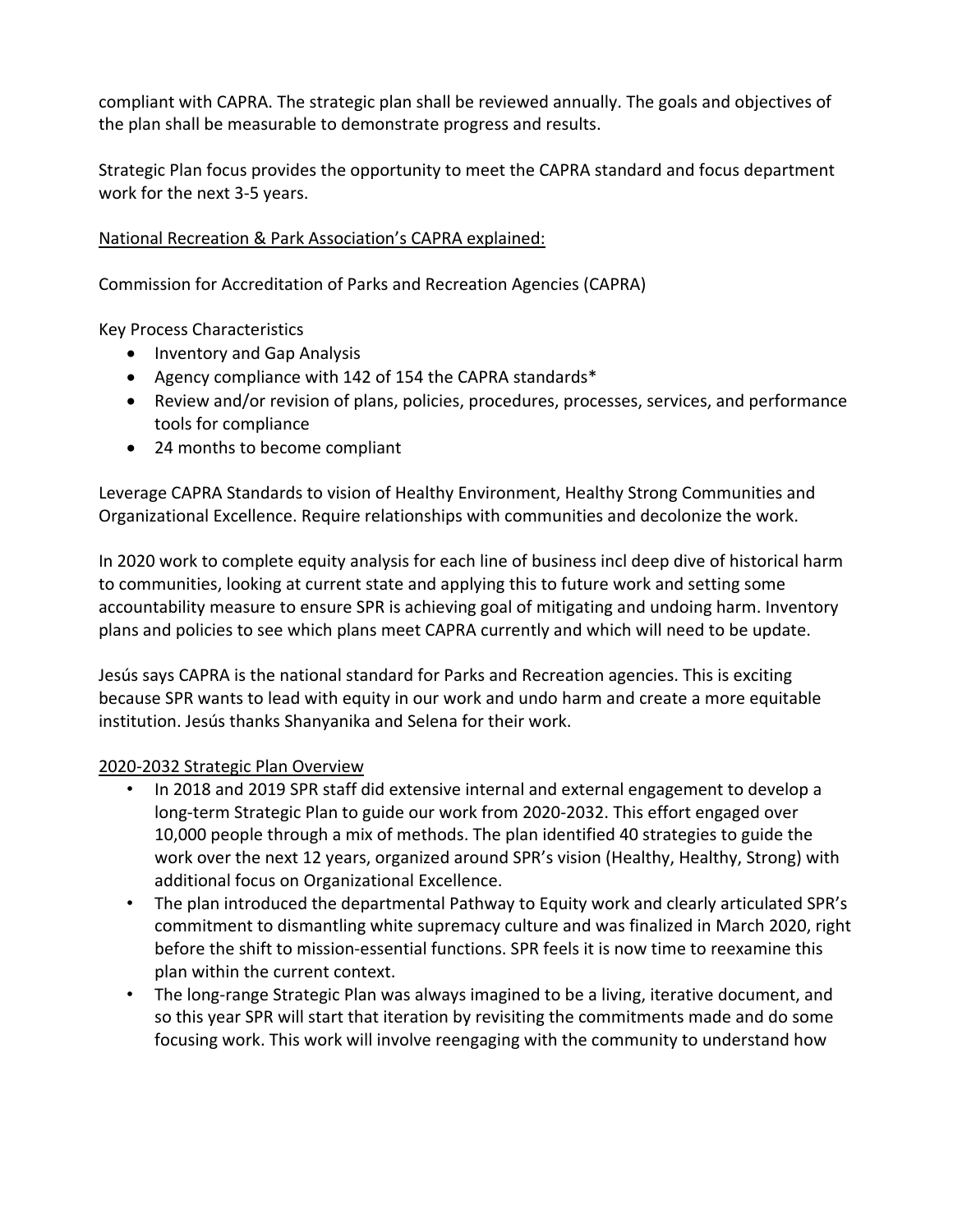their needs have changed (and are continuing to change), and to focus in on some nearterm actions SPR can take to support pandemic recovery, particular in the BIPOC community, in the next 3-5 years.

#### 2021 Strategic Planning Work Products

- Specific products coming out of this work will be:
	- Short-term action steps and SMART goals related to a subset of those 40 Strategic Plan strategies
	- A decentralized engagement strategy that will build on existing staff relationships in community and redefine what "engagement" means in SPR (this work will also be complemented by some centralized engagement efforts)
	- A set of funding priorities for the next Park District cycle, formal planning which will start in early 2022

## Strategic Plan Focus Framework

- The framework will echo the organization of the current Strategic Plan, drilling down a bit deeper and encouraging staff to reflect on lessons learned over the past year that may shift emphasis in the near term.
- The coordination team will be designing exercises to walk through these questions with staff and community and provide other supports to facilitate these conversations and prioritization process.
- SPR staff will start by looking how the context of these parallel crises have changed the assumptions, with a focus on the impact for BIPOC residents in particular. Which disparities have grown, which inequities have been exacerbated?
- SPR will look at what they can do about that by cataloging what impact they have, and what are their primary levers of change to support communities in response to these crises?
- With the benefit of that context, SPR will overlay the existing Strategic Plan strategies to determine which of them can help drive toward the wanted impact, and merit a deeper dive.
- SPR staff will identify a set of SMART goals/action steps on a 3-5-year time horizon for each focus strategy.
	- Each action step must include clear equity impact and pathway to equity connection.
	- Action steps should reference affected lines of business and impact on associated performance measures.
	- Steps should identify funding needs and actions within current resources

## SPR Lines of Business

• Many of you will recall that throughout 2019 the budget, policy, and performance teams helped develop a new framework for reporting on their work to help paint a more comprehensive picture of how funding supports services - lines of business. They are updating these with 2021 budget numbers now and will share later this year.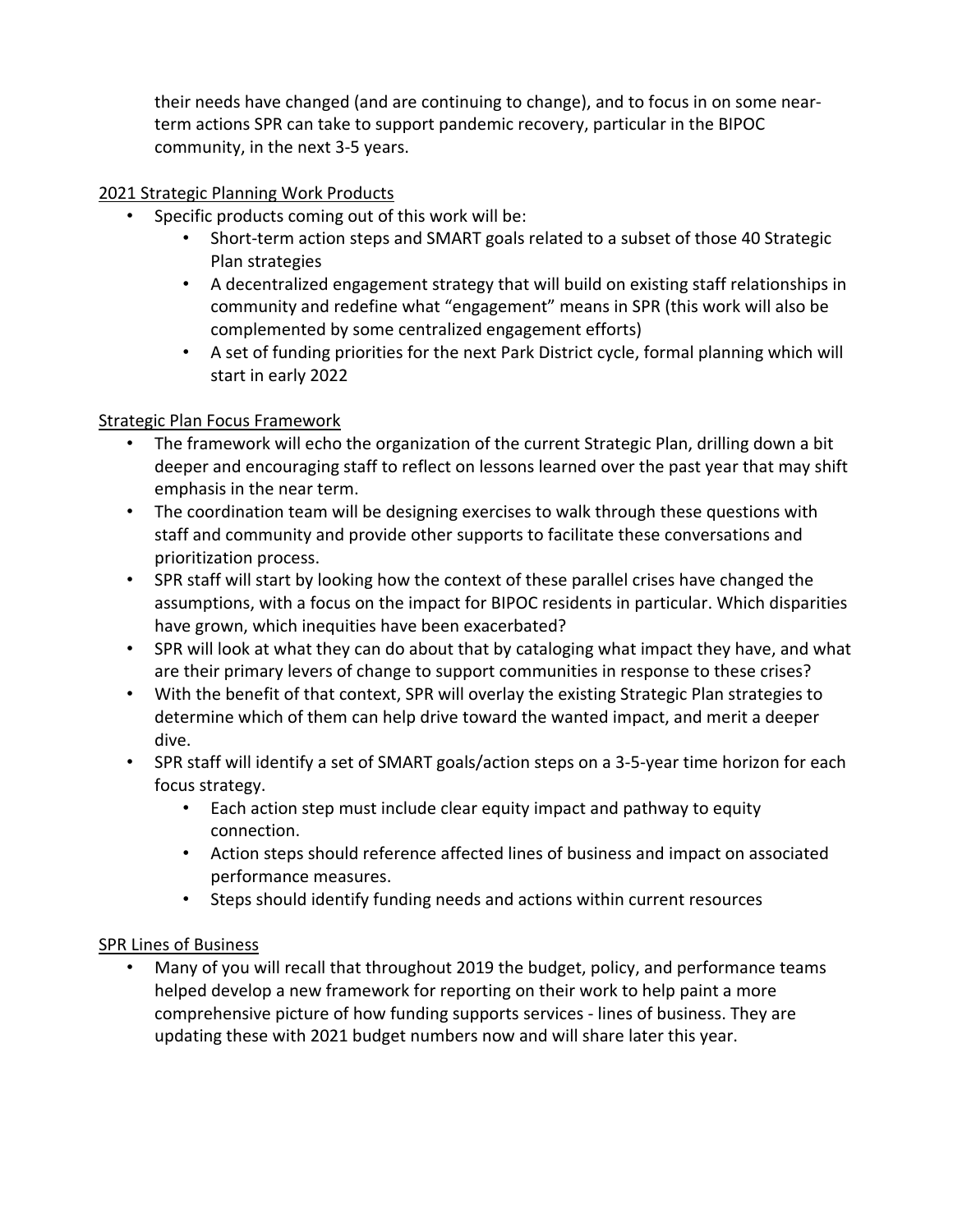• Shifting their reporting on Park District funding away from "initiatives" in the first cycle toward these more comprehensive Lines of Business, as many initiatives represent just a fraction of the overall funding supporting a particular set of services.

## Engagement Approach

- Lead with anti-racism.
- Intentionality and accountability: Make it clear who SPR is trying to reach, and focus engagement on actions/changes on which SPR can follow through (moving beyond "big picture" to specifics)
- Openness to change: Adopt a genuine position of openness to change, honesty, and transparency about what SPR is able to do and won't do
- Build on existing community connections: Recognize the deep connections/relationships SPR staff across lines of business already have in community and design engagement approaches around these
- Decentralized and inclusive, train the trainer: Leverage program staff as ambassadors and engagers with support / templates / framework provided by back-of-house staff (Communications, Policy)
- Support & expectations: Position staff for success by providing needed supports (technical assistance, recognition, funding, etc.)

## Coordinated Project Timeline

This work is organized into 3 phases:

- In Phase 1 (through May), SPR will build on equity analysis work by conducting some community engagement mapping to identify existing points of connection, conducting an internal focus exercise on the Strategic Plan to begin identifying which areas may be most fruitful for a deeper dive, and develop an engagement strategy (decentralized with centralized supports)
- Phase 2, SPR staff will go out to community and start that engagement (with staff in the lead), with ongoing synthesis, processing, and refinement – shifting inquiry in response to what staff are hearing, initiate process to prioritize strategies for action planning that staff think will resonate most
- In Phase 3, take stock of all the engagement results and shift into action planning in earnest, identifying measurable goals for the next 3-5 years – pushing toward a December deadline for publication and pivoting to Park District planning
- Be ready for Park District Planning in 2022

# Next Steps and Board Touchpoints

Phase 1 Preparation:

- Staff are organizing into workgroups around our lines of business, standing up those spaces, finding ways to collaborate
- Coordination team developing trainings, supports, engagement strategy, collateral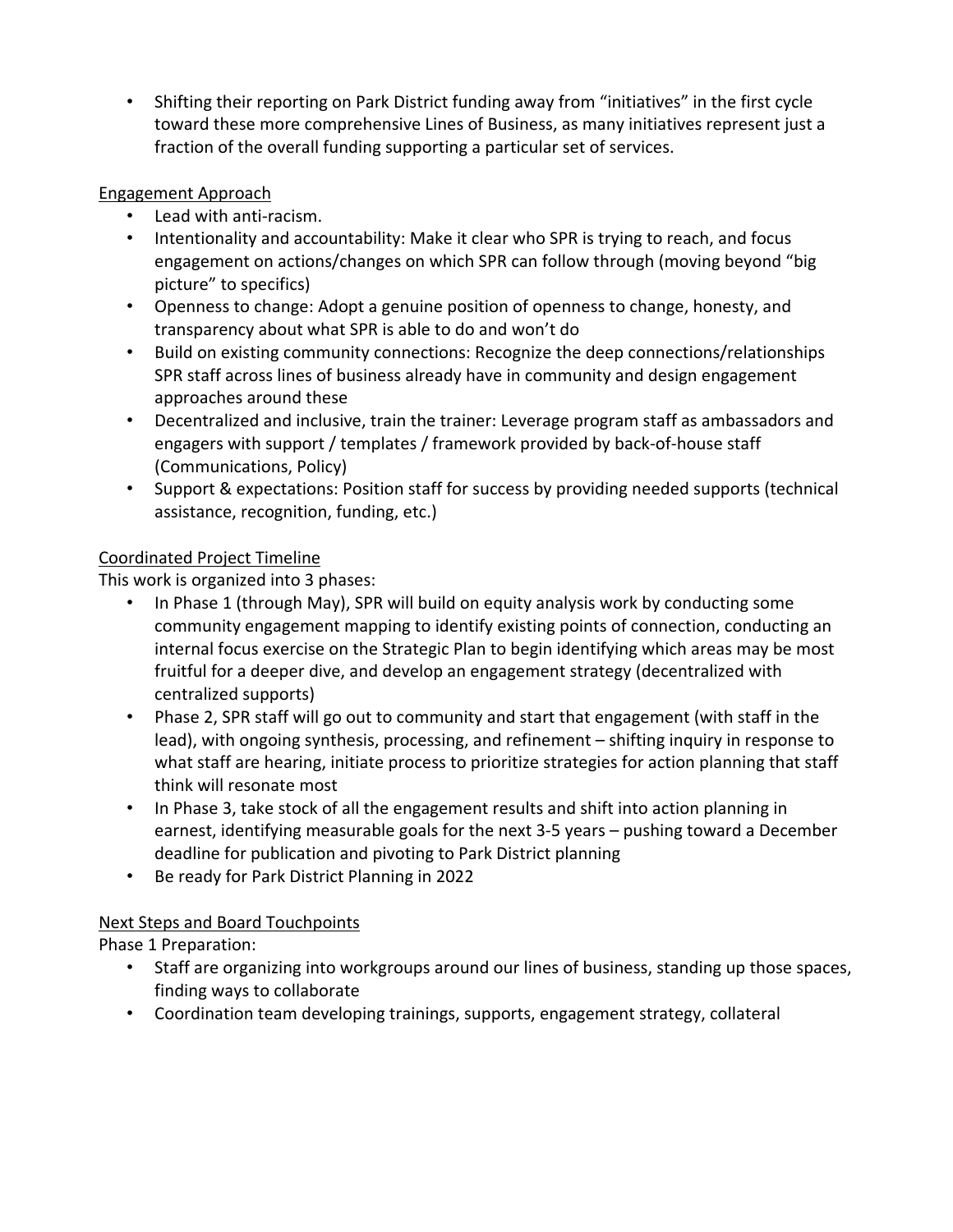• Line of Business workgroups to launch internal staff engagement, equity analysis, engagement mapping & planning

Staff will return to PDOC & Park Board at May 6 joint meeting to:

- Conduct Strategic Plan Focus Exercise
- Discuss engagement plan PDOC & Park Board roles
- Review updated timeline

#### **Discussion**

Commissioner Watts feels it's important to get staff alignment internally and answering why they are doing it, in DEI work (Diversity Equity and Inclusion). What will this phase look like? Will there be mutual awareness with performance measures for staff? Shanyanika says leadership is in community of practice to do deep internal work on personal and interpersonal level. Change team is active in setting up trainings for staff. There will be SMART goals through strategic plan.

Superintendent Aguirre says SPR is using LEAP – Leadership, Expectation and Accountability Plan; to help build SPR leadership build DEI awareness and capacity to lead organization through the process towards an anti-racist organization.

Commissioner Vu notices Shanyanika and Selena are using multiple terms – DEI, anti-racism and decolonization - that have very different definitions to her, and she wonders what they mean? What does anti-racism and decolonization work look like for a land-owning agency and their status as an institution? Superintendent Aguirre says SPR is grappling with this because this work is on such a varied spectrum with staff. Internally, SPR is having tough discussions and the goal is to be an organization that is anti-racist while recognizing the work is ongoing. SPR staff want to be cocreators on this vision and create space for community voices to ensure SPR is centering voices and sharing power.

The commissioners comment that this is an impressive organizational undertaking and very thoughtful. Shanyanika replies that it is important to set aspirational goals and looking forward to working with boards on this work.

Commissioner Watts says having some inter-agency coordination for this work. Selena and Shanyanika are collaborating with a city-wide community engagement effort to ensure SPR doesn't over-tax the residents of Seattle – coordinating and leveraging engagement opportunities. Planning and Facilities are working with OPCD on climate justice issues and developing equity focus metrics and policy governance.

OH and OED work in community – link between green gentrification and displacement; people do not want their parks to be renovated because it will increase property taxes. Will there be antidisplacement strategies through SPR?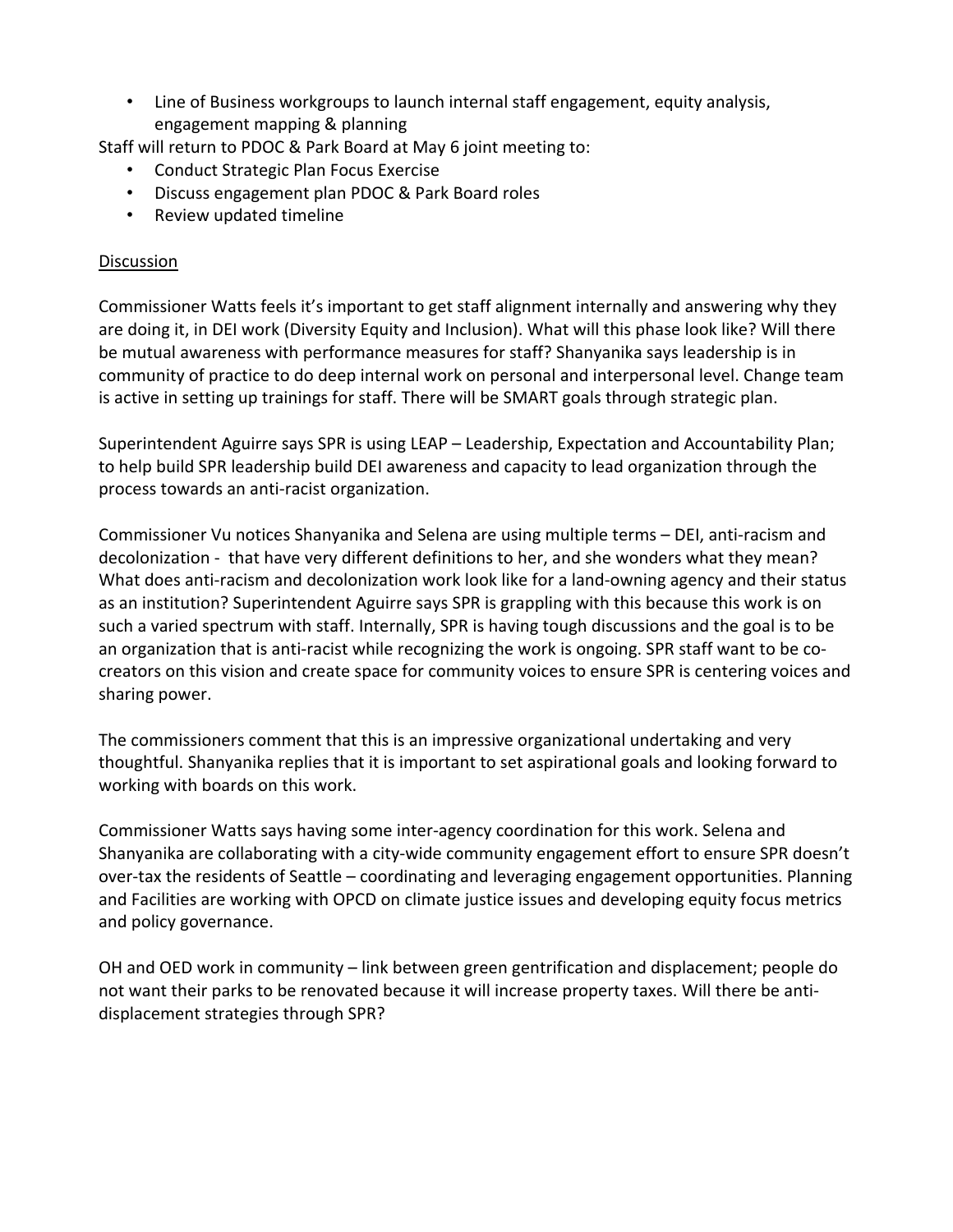Commissioner McCaffrey would like SPR staff to articulate more tangible results from a different status quo as a result of this work. Shanyanika says she understands the request, it's difficult because so much of the work will be prescribed by people. There are standards for levels of service – ensure aligning with goal of being anti-racist; and review all policies to ensure they are not perpetuating historical harm and create barriers to access. Commissioner McCaffrey would like the language and how this work will manifest to people outside of this sphere.

Superintendent Aguirre says the CAPRA accreditation will allow SPR to examine everything SPR does.

Commissioner Byers questions the term anti-racism in lieu of something more idealistic. Shanyanika says SPR is making sure that racial identity or other identity does not determine your access to the system. Superintendent Aguirre adds that as an institution that plays a role that have resulted in institutional racism, SPR has to be deliberate in undoing the system. Selena adds that SPR needs to balance tactics with visionary language, recognizing where the organization is and where it is heading, this language is a tool for this task. Commissioner Byers agrees.

Commissioner Hundley warns that accreditations sometimes fail because their work is not properly funded.

>>>American Recovery Act – Citywide coordination briefing about the federal money and how it will be spent to make the city the best it can be. Superintendent Aguirre says SPR staff will see if they can get a representative from another city agency to come and present to the boards.

# **Update and Discussion: Park Board and PDOC Consolidation**

## Overarching Objectives

Address concerns regarding:

- Ambiguity and overlap of efforts in communicating information and in discussions that occur in separate, parallel meetings.
- Confusion and frustration from members of the public on lack of clarity on how or whether they should engage with the Board, PDOC or both on issues.
- Uncertainty among Board and PDOC members on their respective and collective roles in advising the City on policies and funding.
- Efficient use of time and expertise of Board/PDOC members and SPR staff

## Summary of SPR Board Consolidation Proposal

Discussed at January 28 Joint Park Board/PDOC Meeting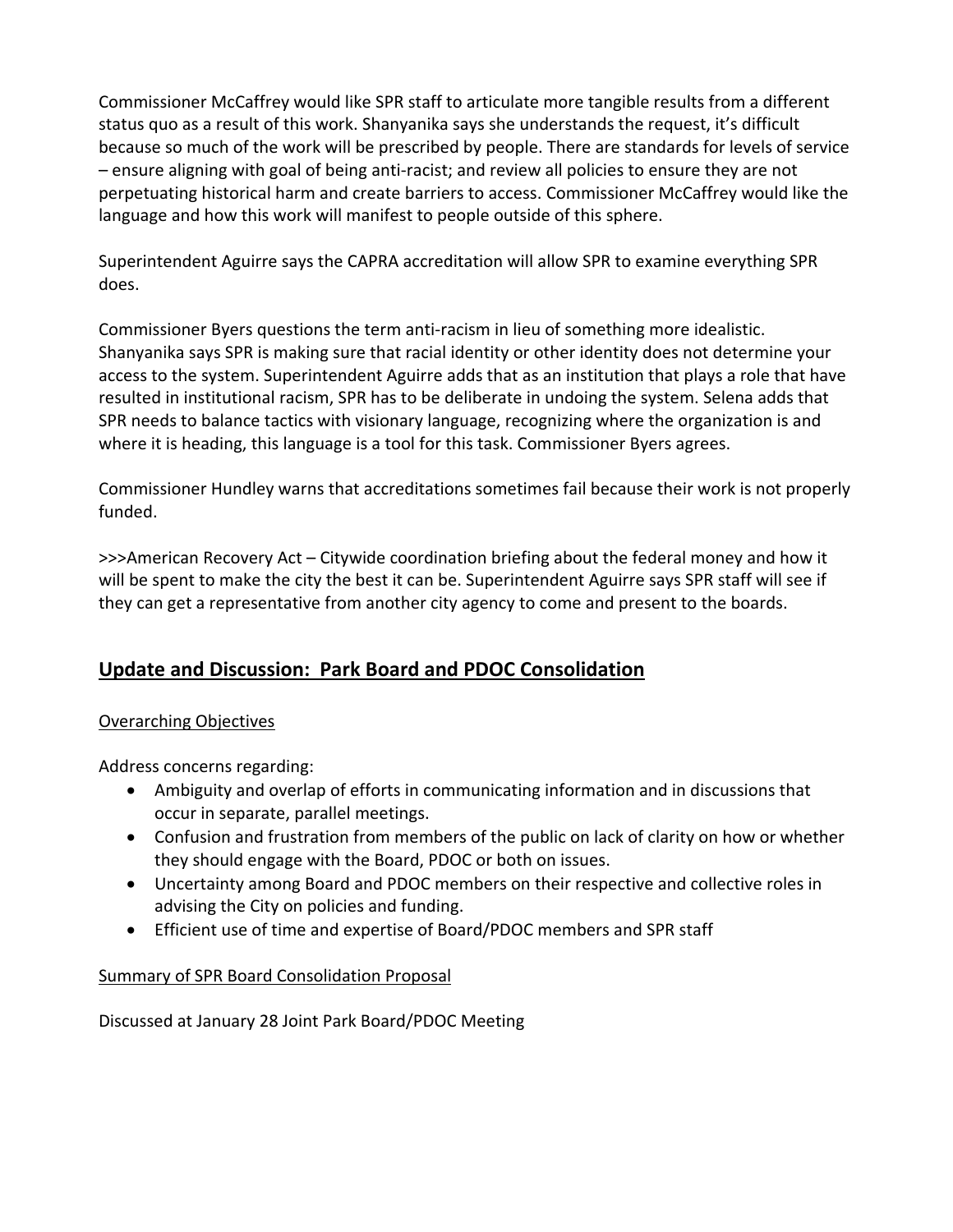- Create a Joint Board of Park Commissioners that acts as one body and includes the PDOC responsibilities laid out in the Interlocal Agreement
- 15 board members with 3-year staggered terms (excepted Get Engaged)
- All appointments are confirmed by the City Council.
- Committees would be identified and selected by the Board (not legislated)

Items to be addressed legislatively:

- Board makeup & positions
- Member & chair appointment and confirmation procedures
- Frequency of meetings
- Term length

Paula reviews the possible combined Board membership.

#### Boards feedback

- Equitable representation
- A strong committee structure that reports back to the Board/Committee
- Collaboration with other City Boards and Commissions
- Fill gaps in ethnicity, expertise and geographic representation
- Robust onboarding and orientation for Board/Committee members
- Clarity on how positions are selected and appointed

Park Board and PDOC members are on board (ha!) with consolidation. They appreciate staff efforts and should get moving combining the boards as soon as possible.

Retreat in October to discuss housekeeping items like what items the board votes on, etc… Commissioner Herrera volunteers to assist with keeping this moving forward.

SPR can start the recruitment process, but staff wanted to ensure the Board was amenable to the change in board composition.

## **Old/New Business**

Commissioner McCaffrey reviews the upcoming meeting calendar.

Commissioner Farmer asks about the SEPA legislation for Tiny House Villages. Rachel says she looked it up and staff will find out from DM Sixkiller's office.

Boards will celebrate the retiring commissioner on 3/25.